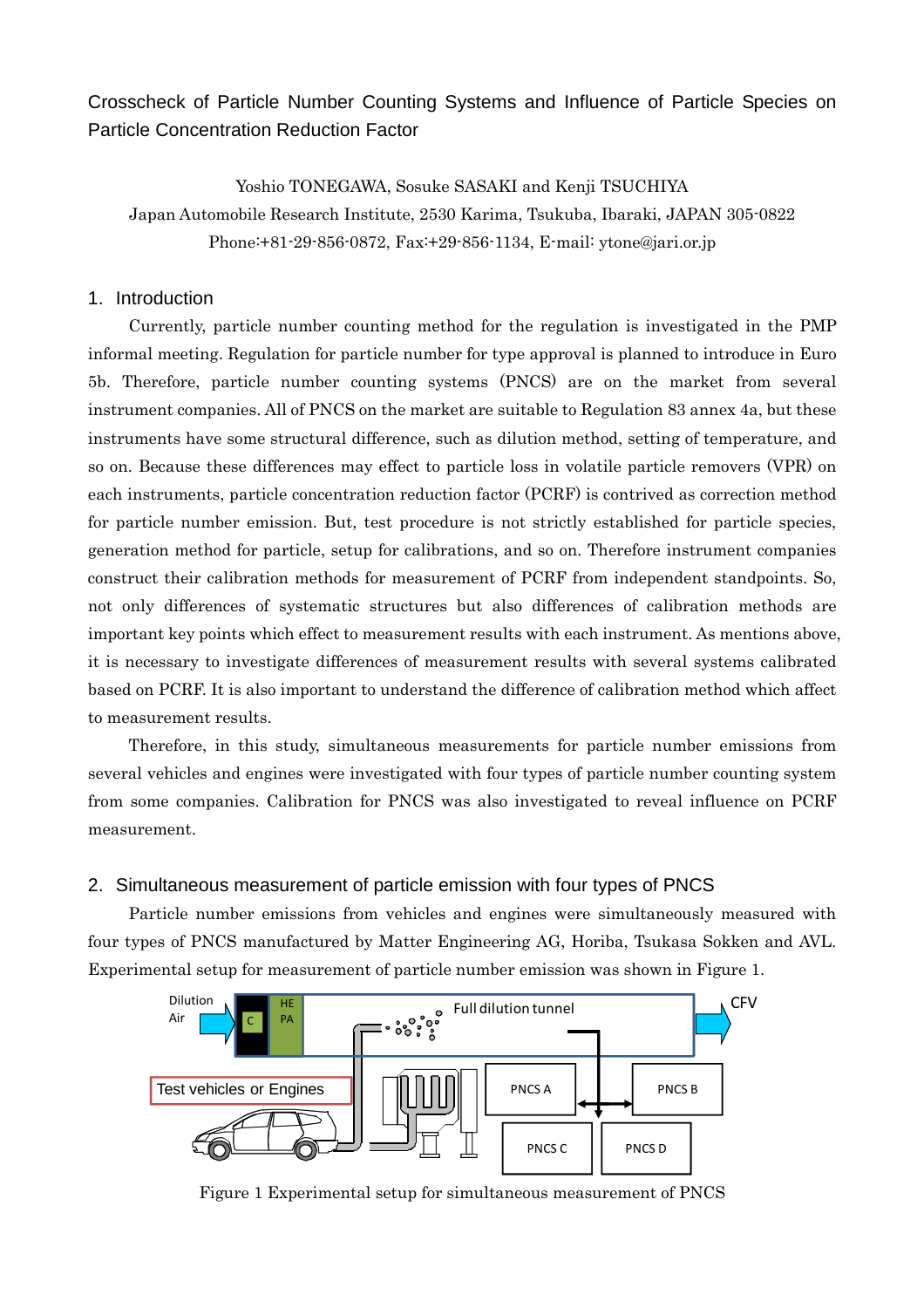Test vehicles or test engines were settled on chassis dynamometer systems or engine dynamometer systems. There exhaust lines were connected to full dilution systems. Four types of PNCS were connected to full dilution tunnels via each sampling prove.

 In the test of vehicles, 3 types of SIDI vehicle, 2 types of MPI vehicle, 1 type of diesel vehicles equipped with DPF on the market in Japan were used in the test. Particle number emission from vehicles were measured with 5 types of driving cycles, such as NEDC, 11, 10-15, JC08 Cold and Hot. PN emissions were calculated based on Regulation 83 annex 4a used with PCRF supplied from manufactures or measured by our calibration system. Relationships of measurement results with 4 types of PNCS were shown in Figure 2. As shown in the figure, correlation of PN emissions with each instrument to that with PNCS A were very good, because the square of the Pearson product moment correlation coefficients (R<sub>2</sub>) of the each instrument and PNCS A were greater than 0.99. Gradients from a linear regression of the data with each instrument and the data with PNCS A were not constant. Gradient means ratio of measurement values with each to the measurement value with PNCS A. Therefore, in the vehicle test, over 15 % of different was confirmed by different types of PNCS. These differences of measurement results should be caused by the differences of measurement procedures of each instrument, since all data were calculated with PCRF.



Figure 2 Particle number emissions from vehicles with four types of PNCS

 For the test of engines, we used 2 types of diesel engines equipped with DPF: a Mercedes OM501 used with PMP round-robin exercise and a Hino J08E-TP used with Japanese round-robin exercise. Driving cycles in PMP round-robin exercise were WHTC-cold, WHTC-Hot, WHSC, ETC and ESC. Driving cycles in Japanese round-robin exercise were WHTC-cold, WHTC-Hot, WHSC and JE05. PN emissions were calculated based on Regulation 83 annex 4a used with PCRF supplied from manufactures or measured by our calibration system. Relationships of measurement results with 4 types of PNCS were shown in Figure 3. With an experiment with OM501, correlation of PN emissions with each instrument to that with PNCS A were also very good, because the square of the Pearson product moment correlation coefficients  $(R<sub>2</sub>)$  of the each instrument and PNCS A were greater than 0.96. Gradients from a linear regression of the data with each instrument and the data with PNCS A were not constant, and were almost same level with an experiment for vehicles except for PNCS D.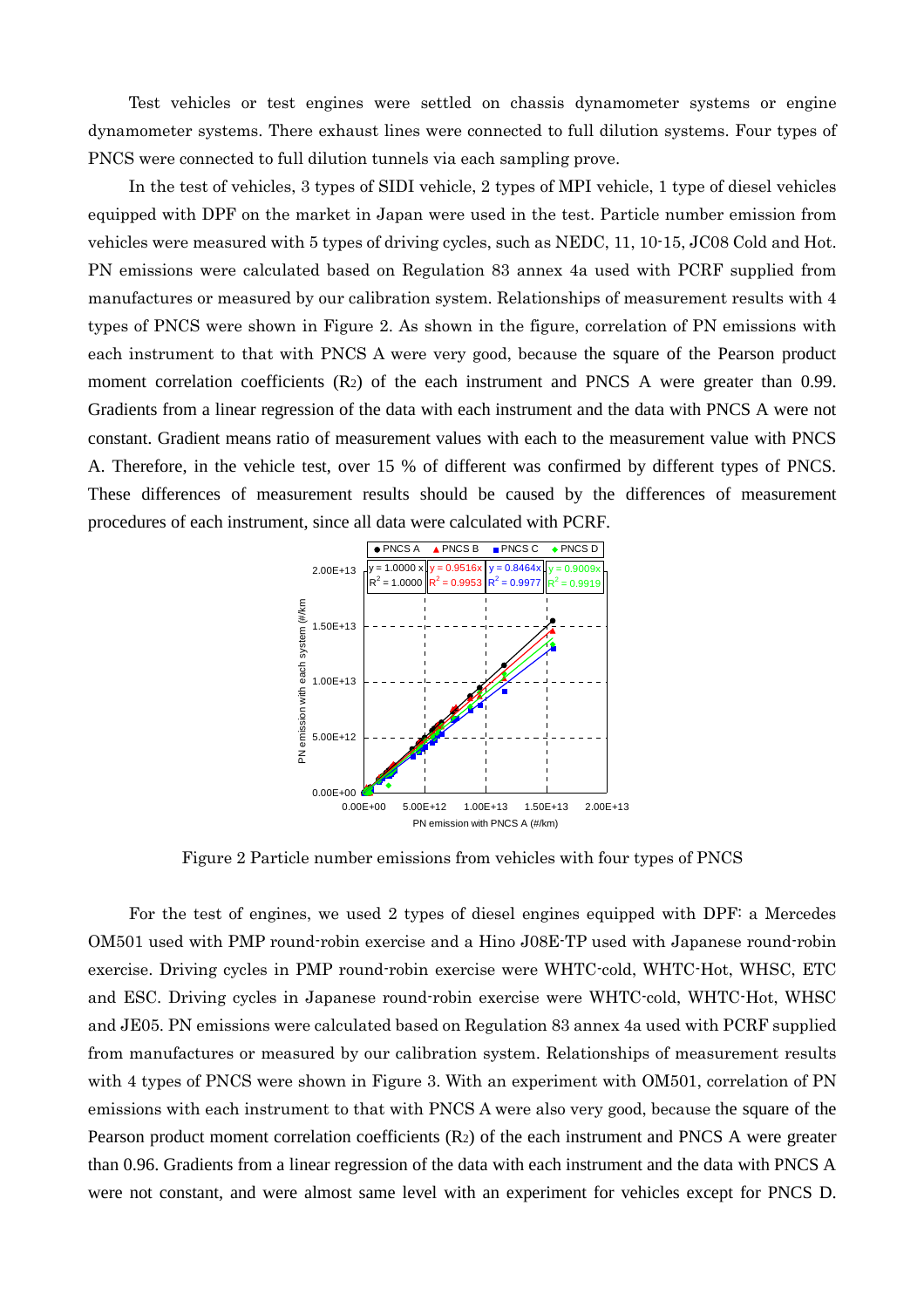PCRF of PNCS D was not changed in the period from vehicle tests to engine test. Therefore, the difference of gradients with two test periods should be caused from another factor.



Figure 3 Particle number emissions from OM501 with four types of PNCS

 With an experiment with J08E-TP, correlation of PN emissions with PNCS B to that with PNCS A was also very good. Gradient of PNCS B to PNCS A was not same level with previous two experiments for vehicles and engine. This difference should come from the individual difference, because PNCS B used in this experiment was another one with previous experiment. As mentioned above, 20% of difference of PN emission was confirmed in this test.



Figure 4 Particle number emissions from J08E-TP with two types of PNCS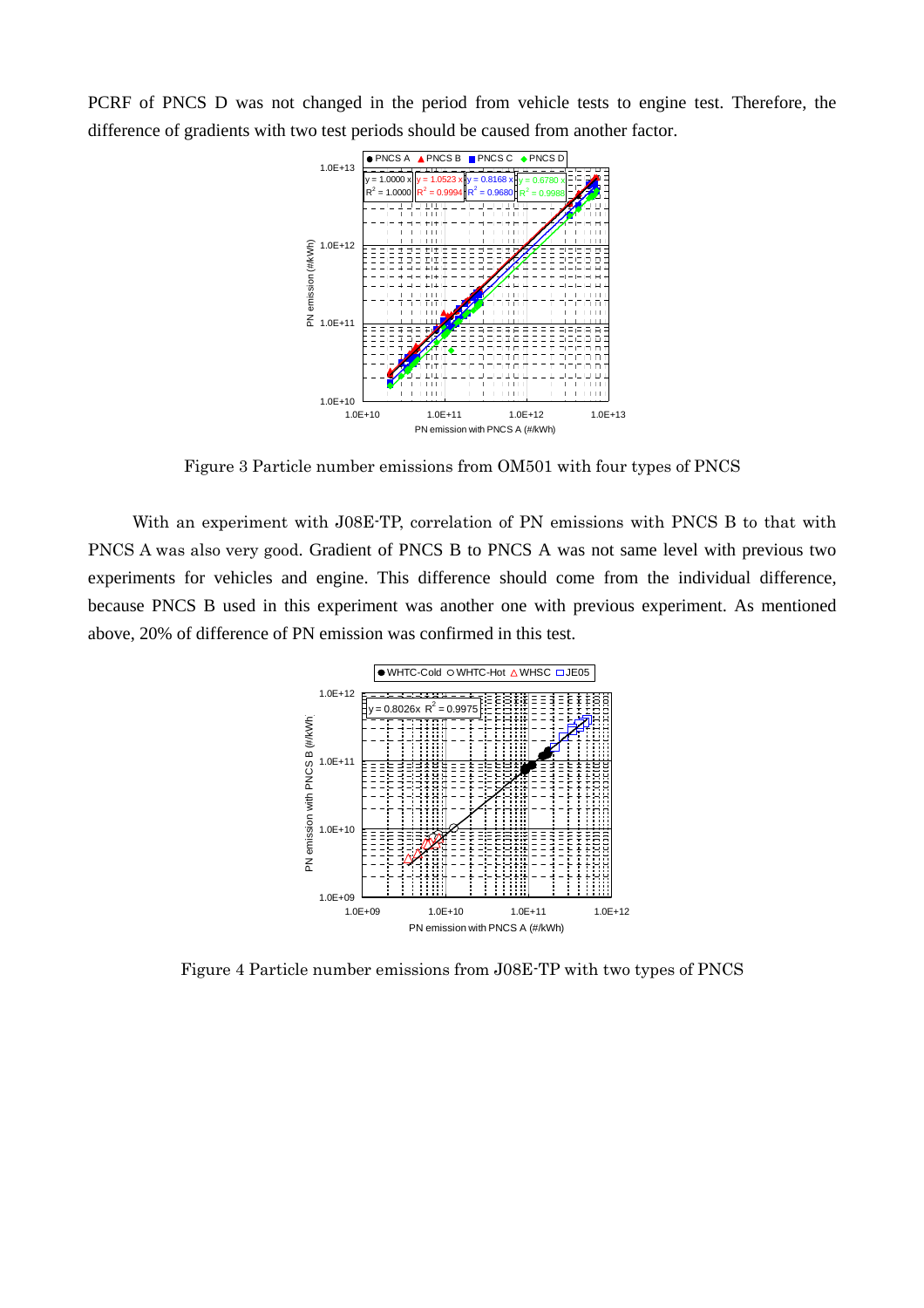### 3. Influences of difference on measurement procedures for PCRF

 Schematic of the experimental setup for measurement of PCRF was shown in Figure 5. PNCS manufactured by Matter Engineering was used for evaluation. For the calibration of PNCS, 4 types of particle species generated by different methods were used. Particles of NaCl were generated by vaporization and condensation method, and atomizing. Carbon particles were generated from CAST manufactured by Matter engineering and GFG-1000 by Palas. Evaporation tube was settled between generator and neutralizer to investigate the effect of thermal treatment to generated particles. Particles classified by DMA were measured by the particle number counter (TSI 3010D) at upstream and downstream of the VPR to measure PCRF. Additional counter (TSI 3022A) was used for monitoring the concentration at upstream of the VPR.



Figure 5 Experimental setup for measurement of Particle Concentration Reduction Factor

#### 3.1. Thermal treatment for generated particles

 We investigated influence of thermal treatment for Soot particles generated by CAST and NaCl particle generated by vaporization and condensation method. Figure 6 shows PCRF measured with or without thermal treatment of VPR. In the case of 50nm of CAST particle, PCRF without thermal treatment was larger than that with thermal treatment. This result means soot particle without thermal treatment before VPR should be vaporized at evaporation tube (ET) in the VPR. When particles with volatile component are introduced to ET in the VPR, size of particles should be changed to smaller particle or number of particle should be reduced by vaporization of volatile component. In the case of NaCl particle, PCRF without thermal treatment was twice larger than that with thermal treatment. NaCl particle generated with vaporization and condensation method may be agglomerated from smaller NaCl particle. NaCl particle without thermal treatment may by divide into smaller particle in the VPR. Therefore, NaCl particle generated by vaporization and condensation method need to be re-melting over than melting point of NaCl in order to stabilize generated particle. In both case, thermal treatment of generated particle is indispensable to measure PCRF exactly.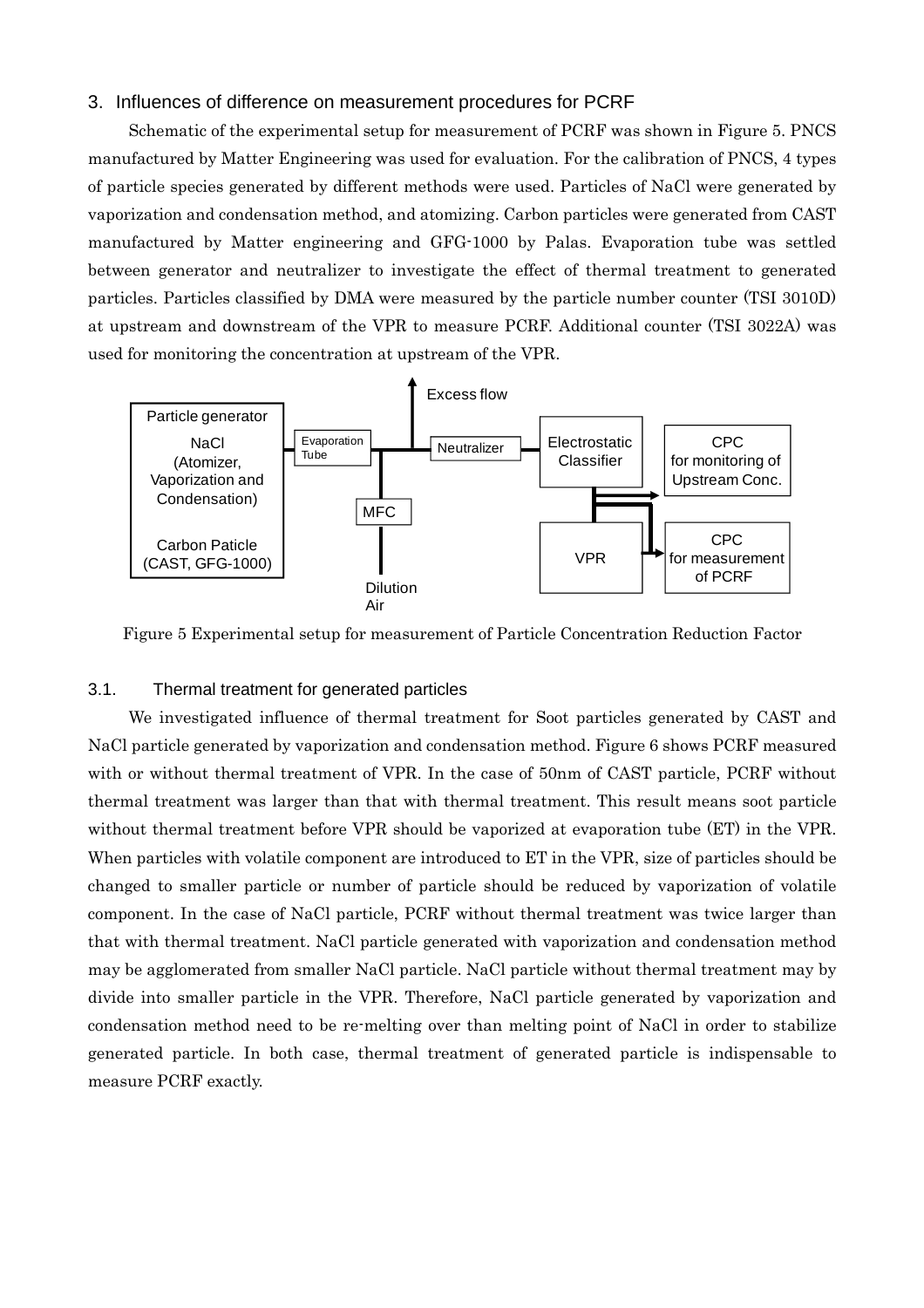

Figure 6 Influence of thermal treatment of generated particle on PCRF measurement

### 3.2. Influence of particle concentration at upstream of the VPR

 We investigated influence of particle concentration at upstream of the VPR with carbon particles generated by CAST and GFG-1000. In both case, PCRF was decreased with a decrease in particle concentration at upstream of the VPR, when PCRF was calculated from particle concentration at upstream and downstream of the VPR used with single CPC. With monitoring by second counter, particle number concentration at upstream of the VPR was increased when sampling line was exchanged to measure particle concentration at downstream, although flow rate of split line was set to simulate flow rate of PNC. This phenomenon may be caused from the balance of DMA flow. Slight difference of flow rate, between PNC and mass flow controller, should make influence of particle classification by DMA. When particle concentration at upstream of the VPR was higher than 5,000 /cm3, PCRF with one CPC method and two CPC method are almost same.



Figure 7 Relationships between PCRF and particle concentration at upstream of the VPR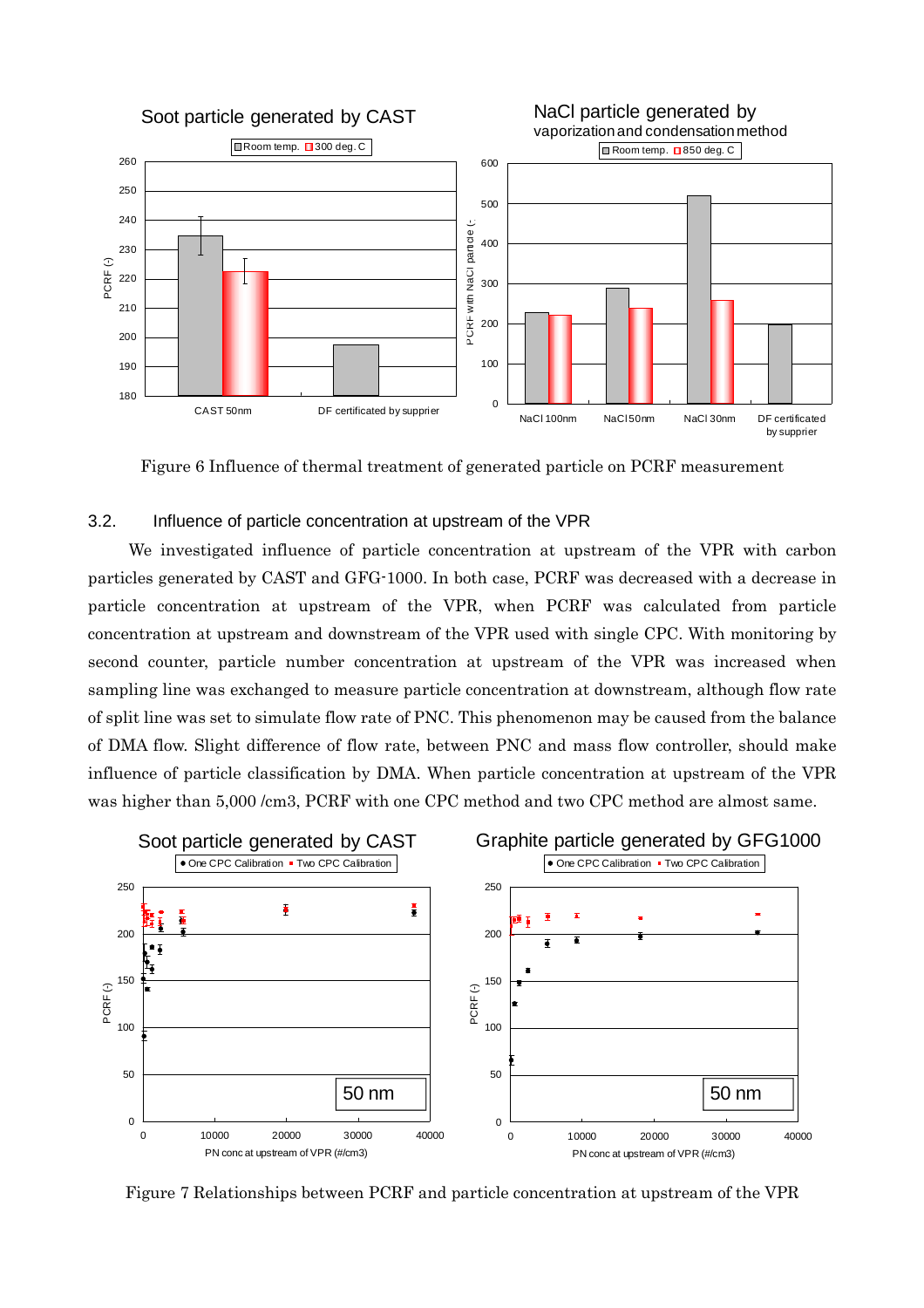### 3.3. Influence of particle species generated by several method

 Particle concentration reduction factors were measured with 4 types of particle. Particle size distributions of several particles used in this investigation are shown in Figure 8. Measurement result of PCRF with these particle species are shown in Figure 9. As shown in the Figure 9, measurement results of PCRF used with each particle species generated by different method were different. The reason is uncertain though Values of PCRF generated from GFG-1000 were lower than dilution factors calibrated by supplier in Japan. PCRFs for 100nm were almost same values as for other particles. The difference of PCRF values was large, when particle diameter was smaller, as shown in figure. In especially 30 nm, PCRF of NaCl generated by atomizing without thermal treatment is larger than that of other particle species. Means of PCRF were almost same values except for GFG-1000.

 Ratio of PCRF with several particle normalized with PCRF with GFG-1000 were calculated in Figure 10 from the data of means of PCRF. As shown in the figure, PCRF could be the twice or more different depending on particle species and generation methods. Therefore, it is important that calibration method and procedure should be unified.



Figure 8 Particle size distributions generated from several method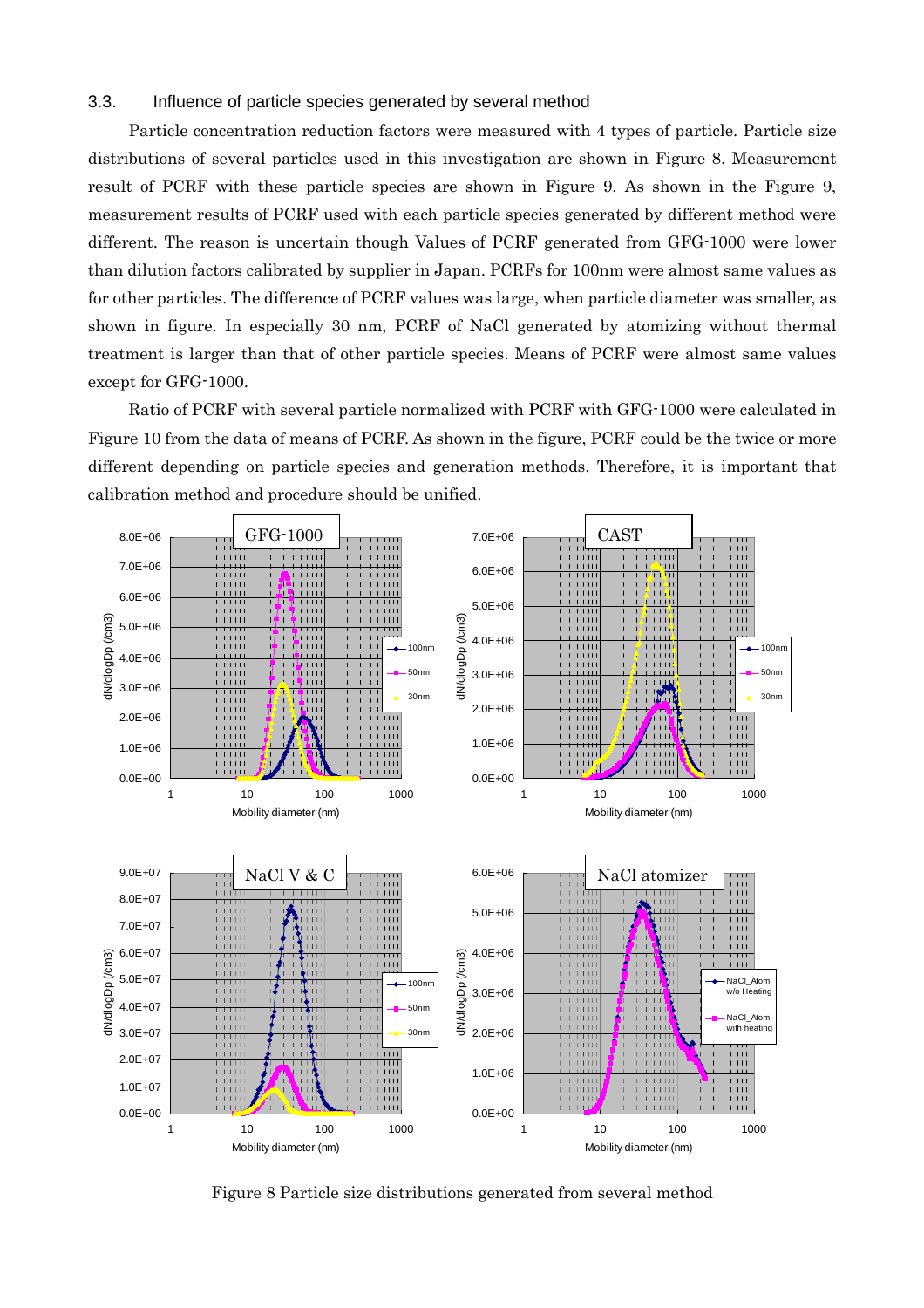

Figure 9 Influence of particle species on the measurement of PCRF



Figure 10 Ratio of PCRF with several particles to that with GFG-1000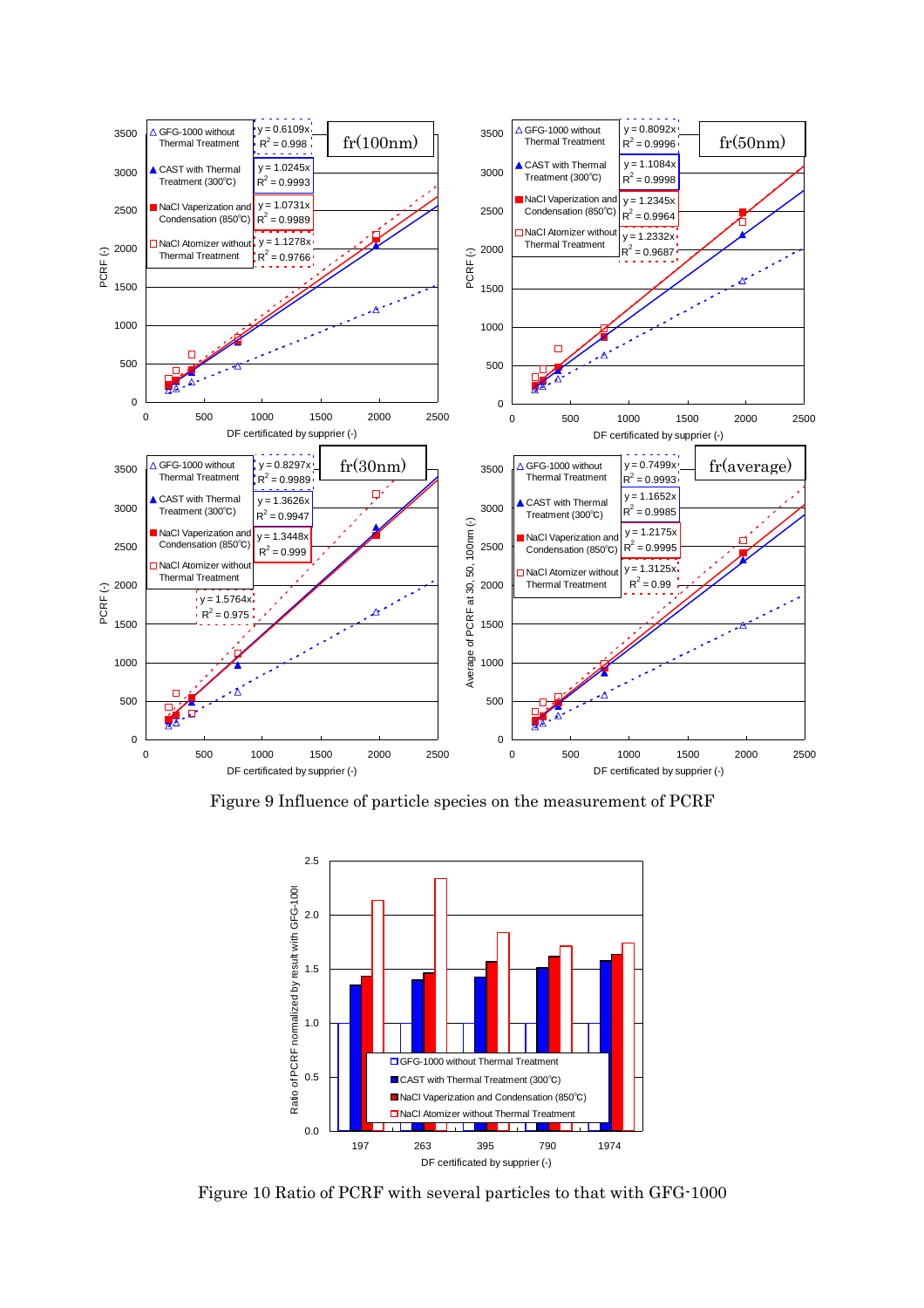### 4. Summary

 We simultaneously measured particle emissions with several number counting systems, and investigated influences of particle species and generation methods on calibration of number counting system. Results obtained from our research are as follows.

- Correlations of measurement results were very good through all experiment. But gradients of measurement results were different with PNCS of each manufactures.
- $\bullet$  5  $\sim$  20% of difference of measurement results were confirmed. Differences of result should be caused by difference of calibration methods used in each instrument companies
- Thermal treatment is necessary to measure PCRF in order to stabilize particle condition.
- Simultaneous measurement at upstream and downstream of VPR is essential to reduce effect of changing of particle concentration.
- Values of PCRF had a possibility the twice or more different by the difference of particle species and generation method.

From the result mentioned above, calibration methods and procedures should be unified and made strict further for a good accuracy of measurement.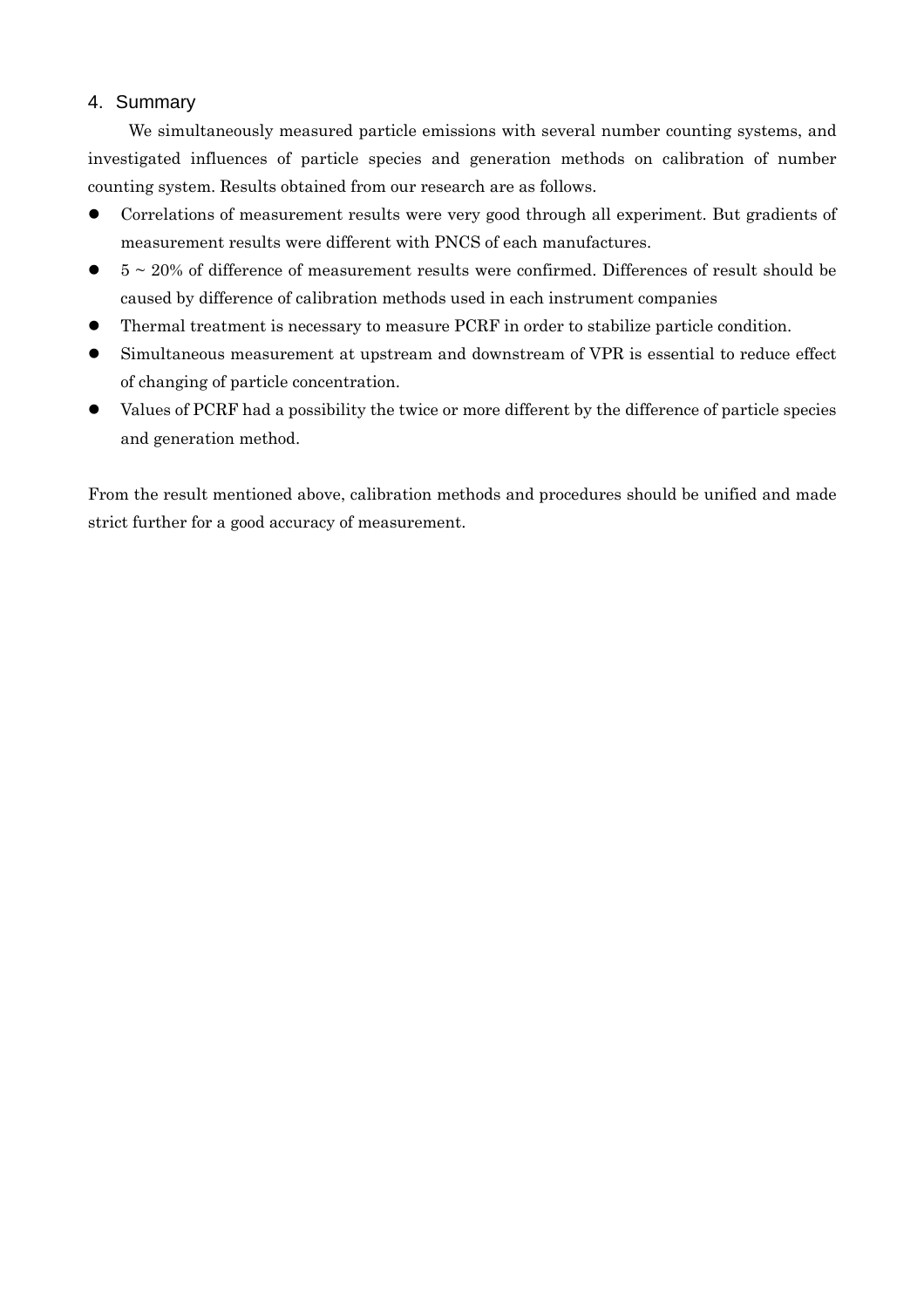# Crosscheck of Particle Number Counting Systems and Influence of Particle Species on Particle Concentration Reduction Factor

Yoshio Tonegawa, Sousuke Sasaki and Kenji Tsuchiya Japan Automobile Research Institute (JARI)

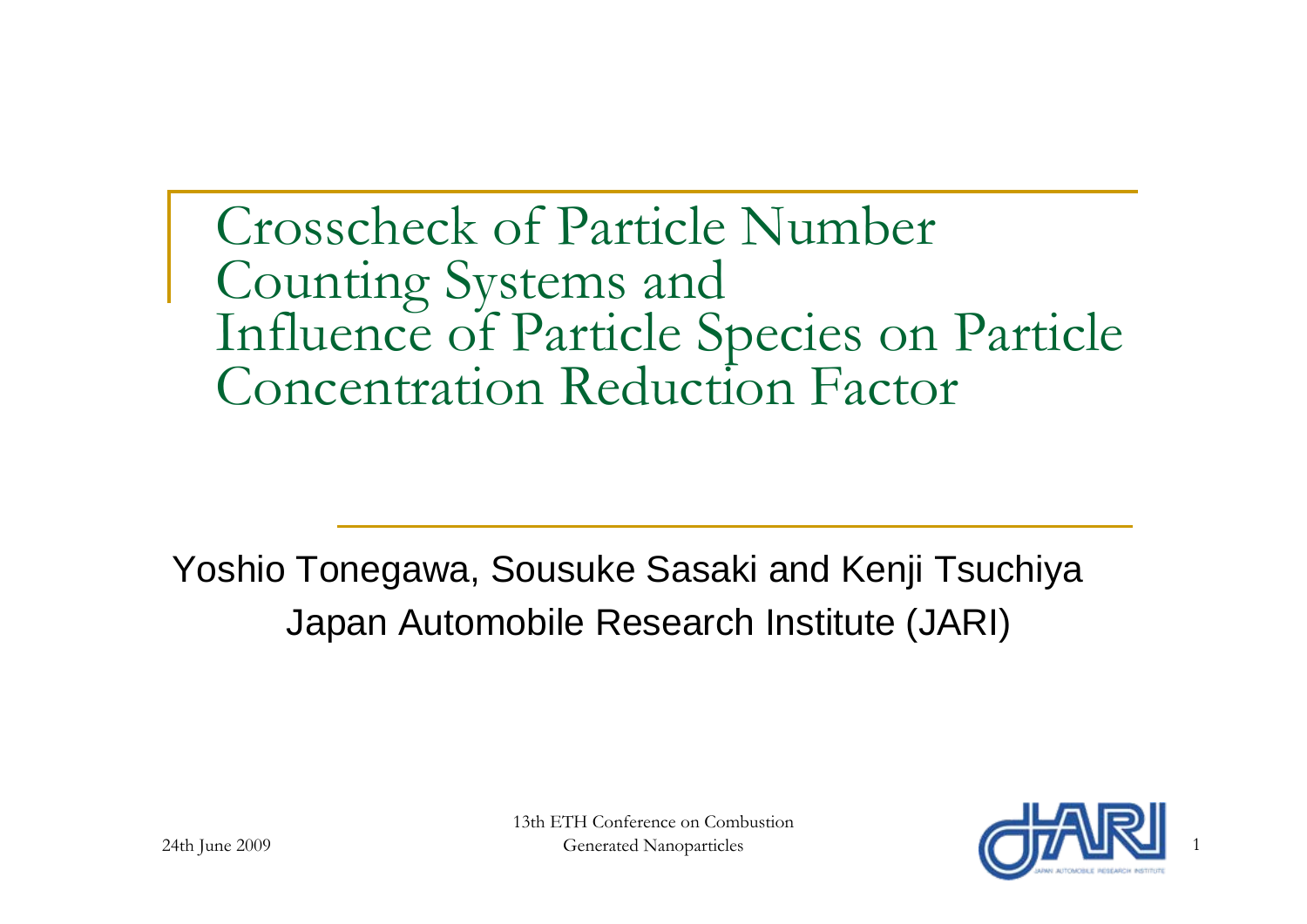# Contents

- Background and Objectives
- Crosschecks of Particle Number Counting **Systems**
- Measurement of Particle Concentration Reduction Factors
- **Conclusions**

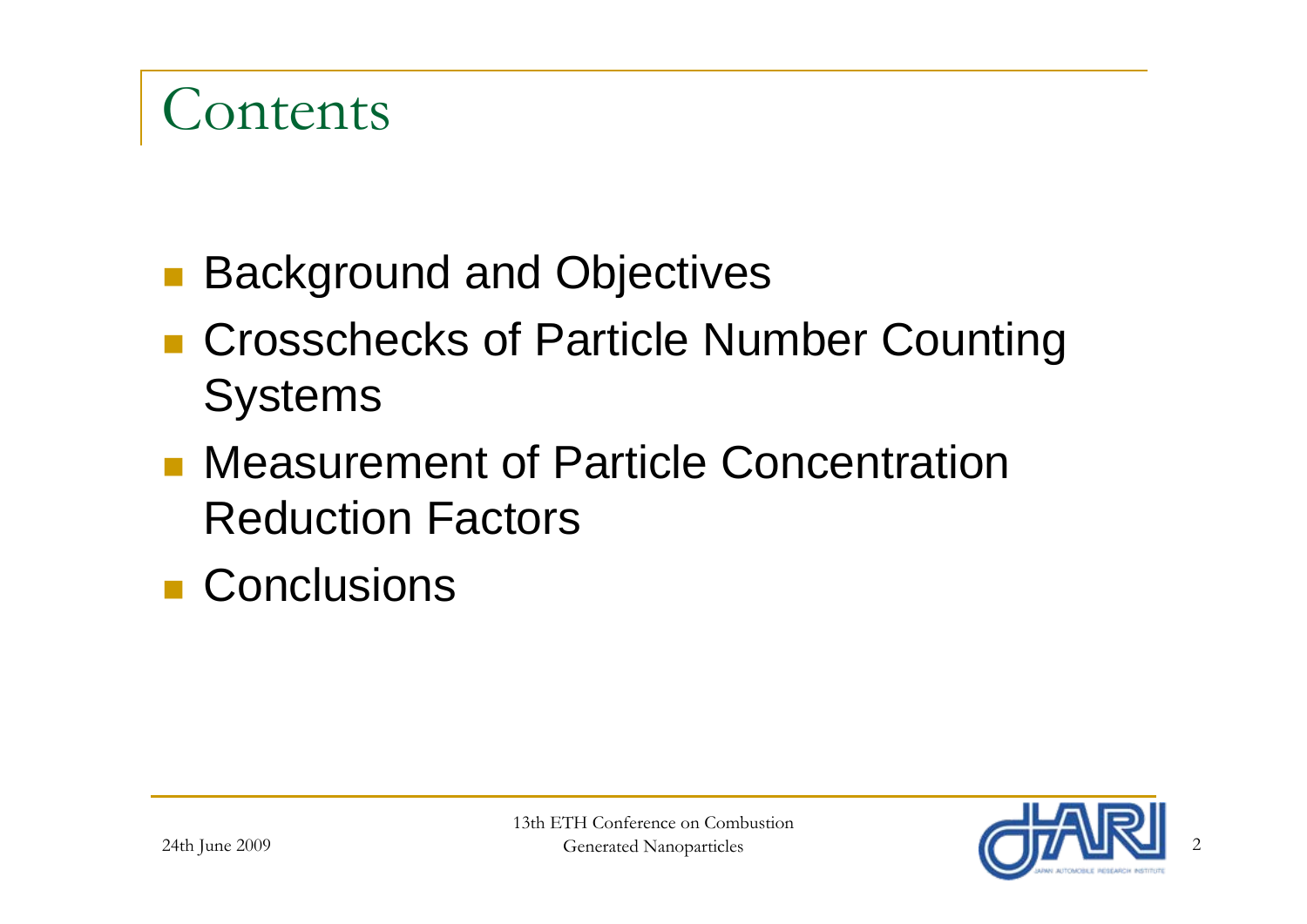# Background

- p. Introduction of particle number regulation for vehicle and engine in Europe
	- $\Box$ Necessary to clear rules for calibration of VPR
	- $\Box$ Clarify differences of measurement results with different type of PNCSs
- Imperfection of calibration procedures
	- Vague rules for calibration
		- **Type of particle species**
		- $\Box$ Generation method of particles
		- $\Box$ Measurement methods and so on
	- $\Box$  These vagueness may occur influence for measurement result.
- П Therefore, we should make these problem clear.

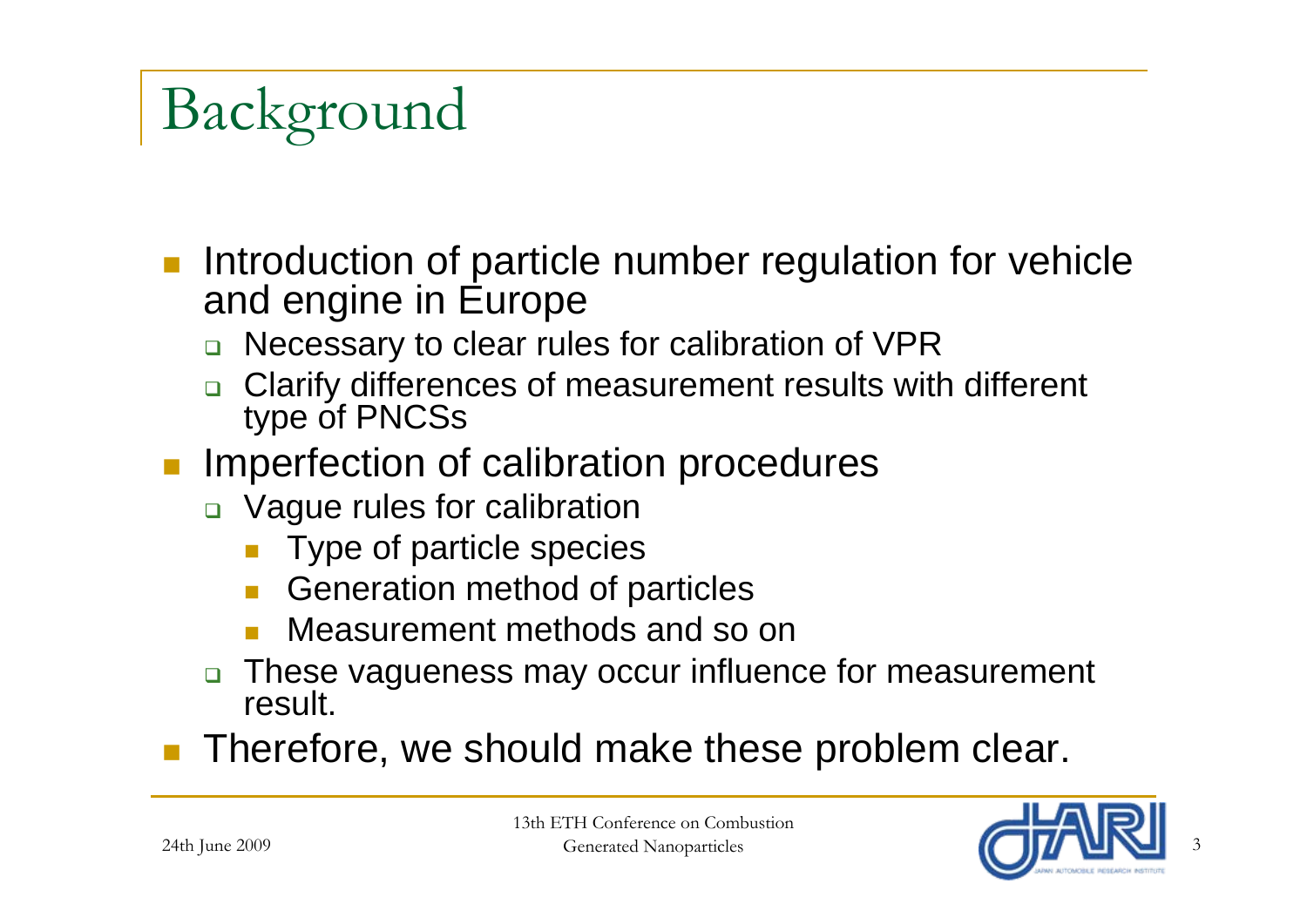# **Objectives**

## $\blacksquare$  In this study,

- **□ Simultaneous measurements with 4 types of** PNCS were investigated for vehicle and engine test.
- □ Measurements of PCRF were investigated to clear these influence on calibration.
	- $\Box$ Thermal treatment for calibration particles
	- $\Box$ Particle concentration at upstream of VPR
	- $\Box$ Types of particle species

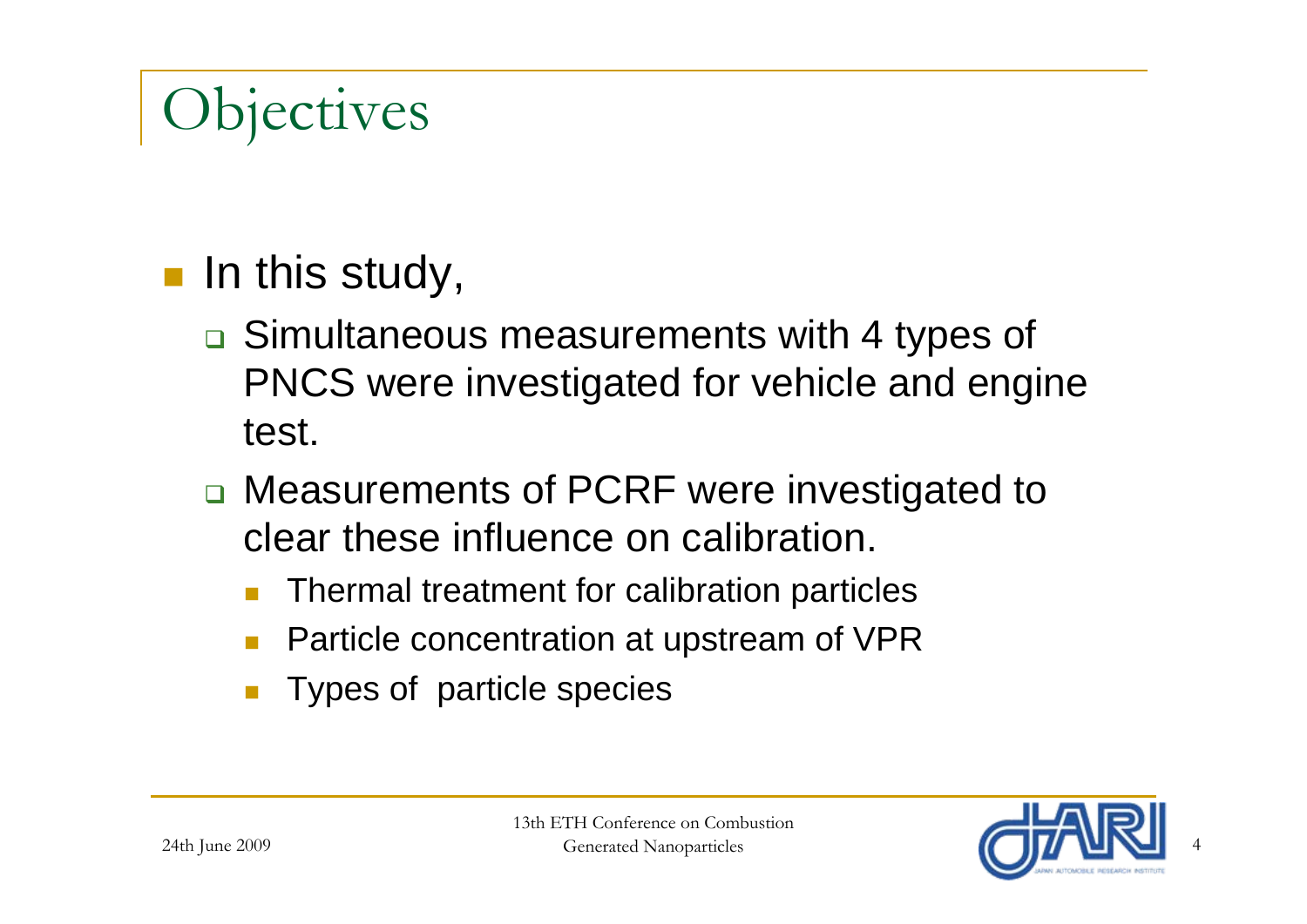

4 types of instruments (PNCS) were used for comparison of Number Counting.

2 engines and 6 vehicles were used for crosscheck of PNCS.

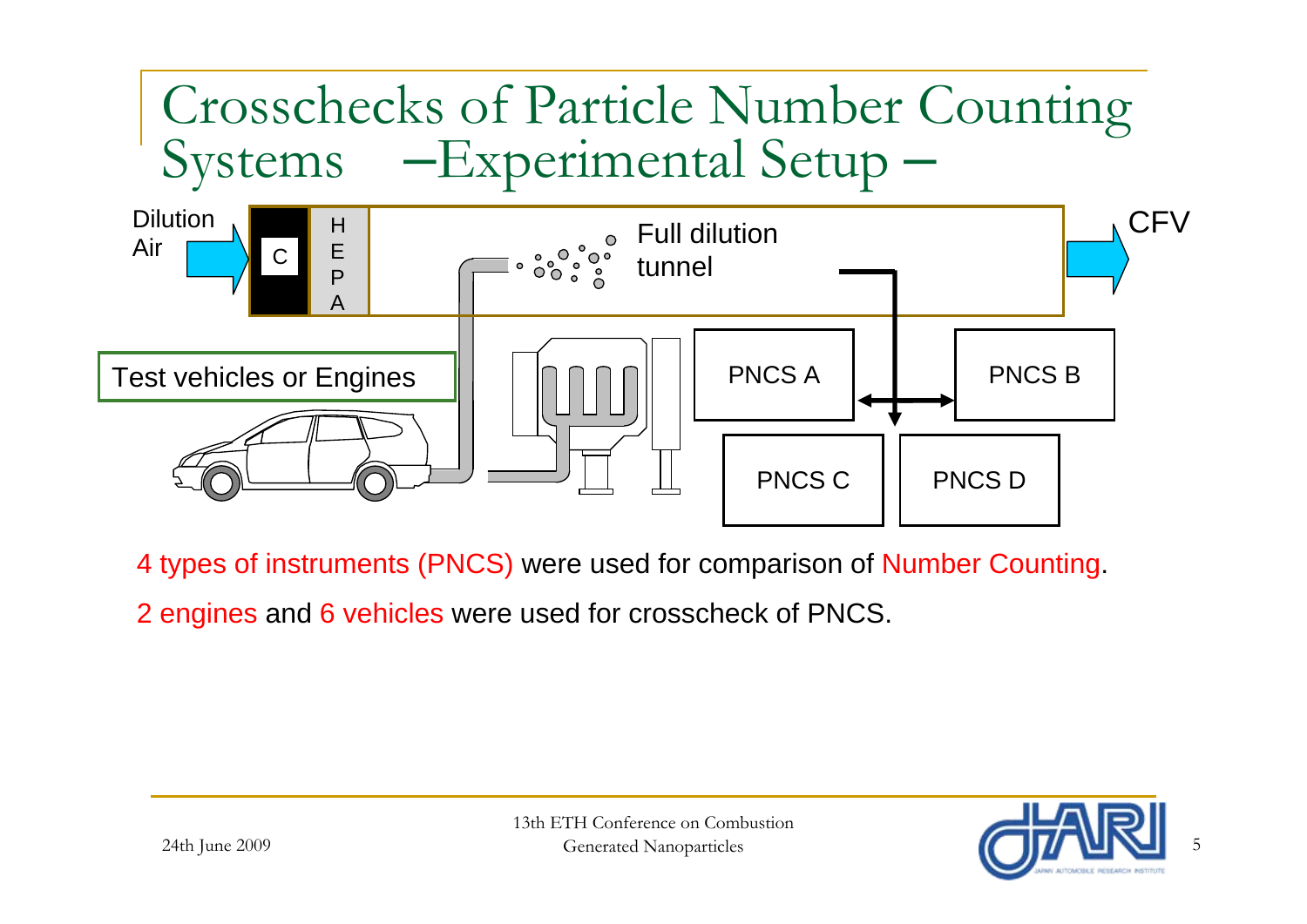## Crosschecks of Particle Number Counting **Systems** –Results of vehicle test–



- $\mathcal{L}_{\mathcal{A}}$  PN from 6 type of vehicles were measured with 4 types of PNCS.
	- $\Box$  Vehicle: 3 of SIDI, 2 of MPI and 1 of DPFdiesel
	- $\Box$ PNCS: 4 types of PNCS
- T. Correlations of results of each PNCS were very good.
- Gradients of emission were different for each instrument.
	- □ PNCS A>PNCS B>PNCS C>PNCS D
- F. These difference are caused by difference of PCRF measurement by each instrument companies.



6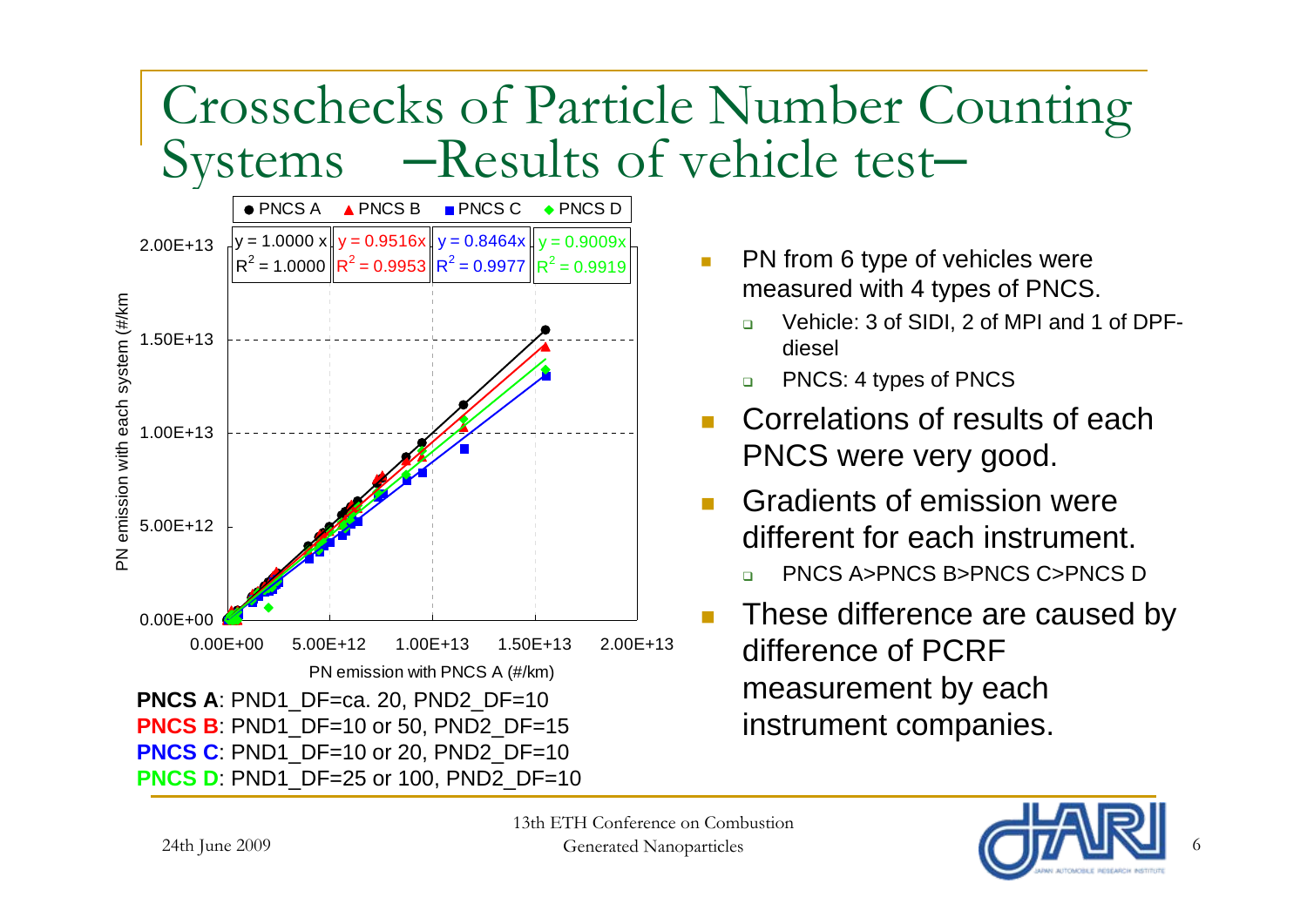

7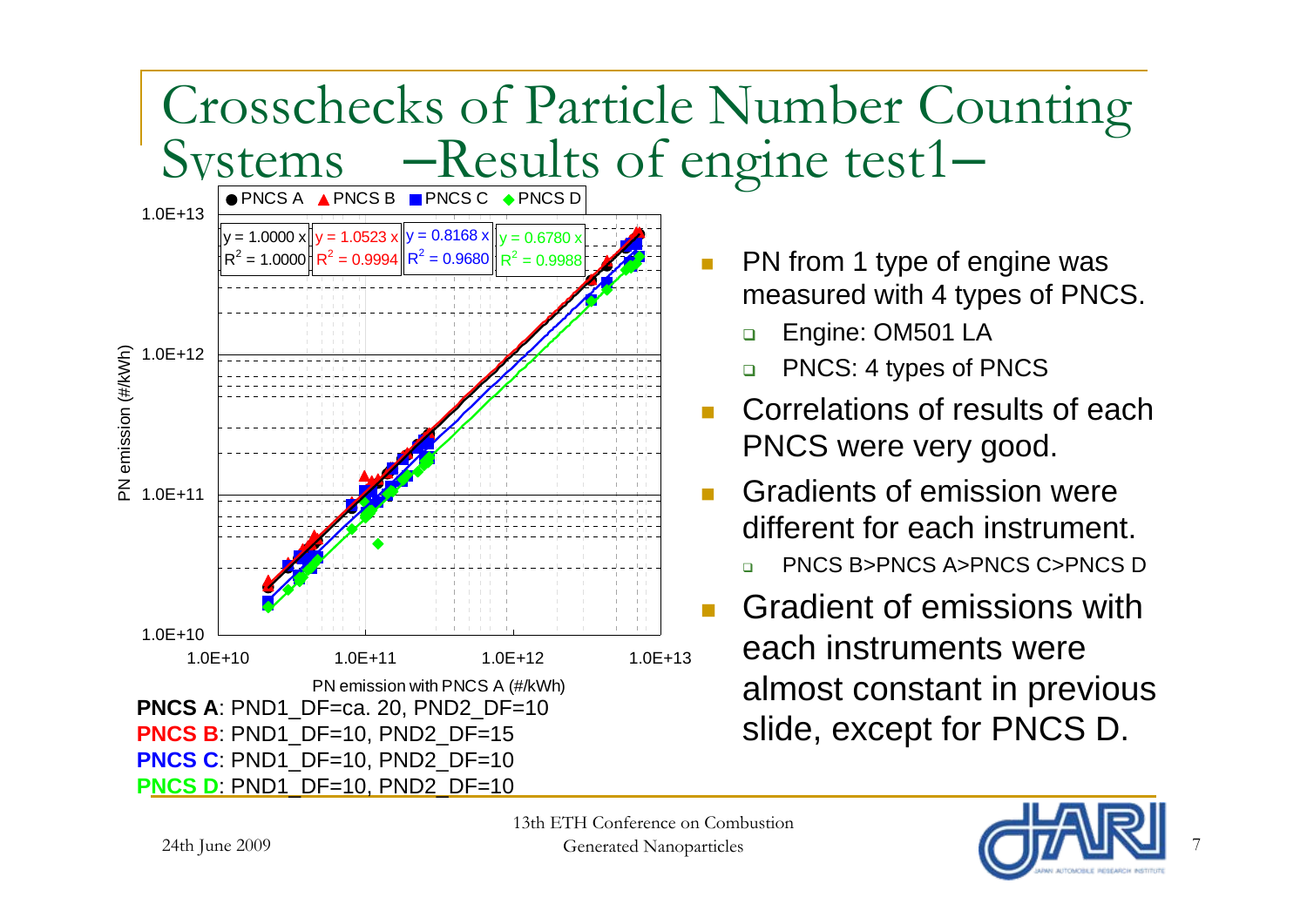## Crosschecks of Particle Number Counting Systems –Results of engine test2



- PN from 1 type of engine was measured with 2 types of PNCS.
	- $\Box$ Engine: J08E-TP
	- ❏ PNCS: PNCS A and PNCS B
- $\mathcal{C}^{\mathcal{A}}$  Correlations of results of each PNCS were very good.
- Gradient of emission was different.
	- ❏ PNCS A>PNCS B
- Π ca. 20% of difference of measurement results were confirmed by crosscheck. (Differences of slope with previous slide should come from the **individual difference**.)

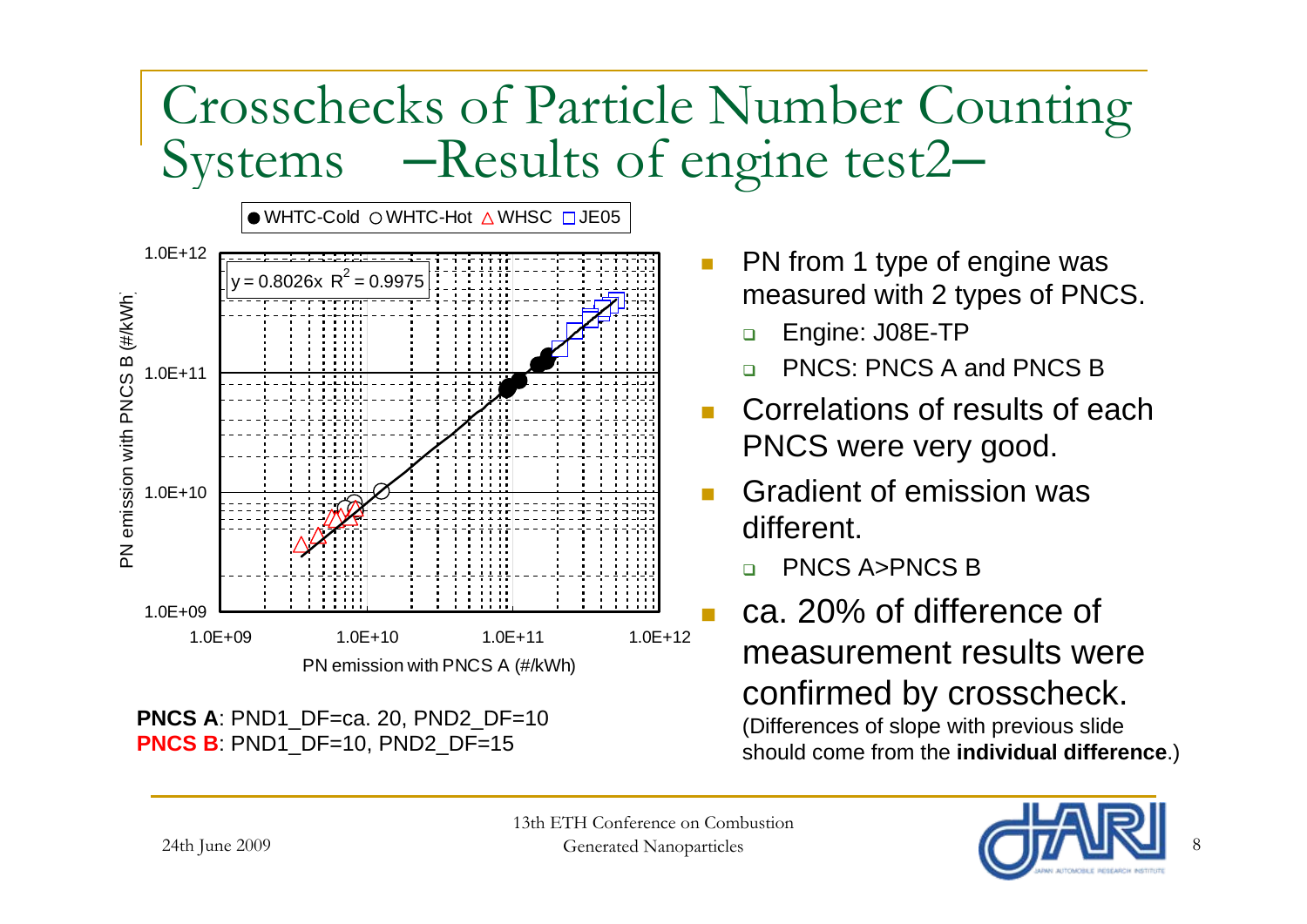# Summary of Crosscheck for PNCS

- Correlations of measurement results were very good through all experiment.
- **Gradients of measurement results were different** with PNCS of each manufactures.
	- $\Box$  5 ~ 20% of difference of measurement results were confirmed.
	- □ We think differences of result are caused by difference of calibration methods used in each instrument companies.
- **Therefore, It is important to grasp the influence of** calibration methods, such as particle species, methods of particle generation and procedures.



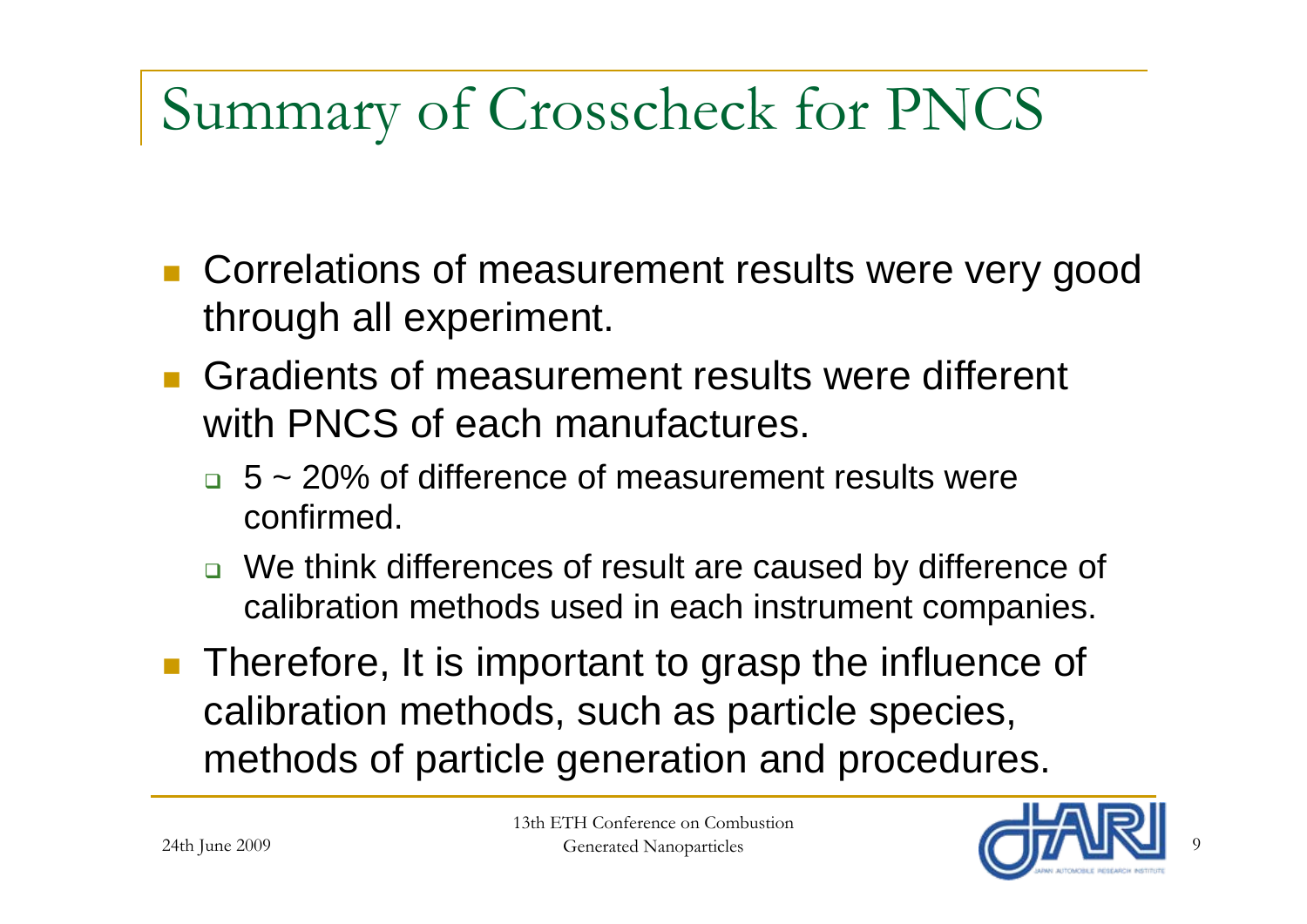## Measurement of Particle Concentration Reduction Factors –Experimental Setup –



4 types of particle species were used for measurement of Particle Concentration Reduction Factor.

Matter system were only used for influence of calibration methods.

Evaporation tube was settled at upstream of particle classifier for stabilization of generated particle.

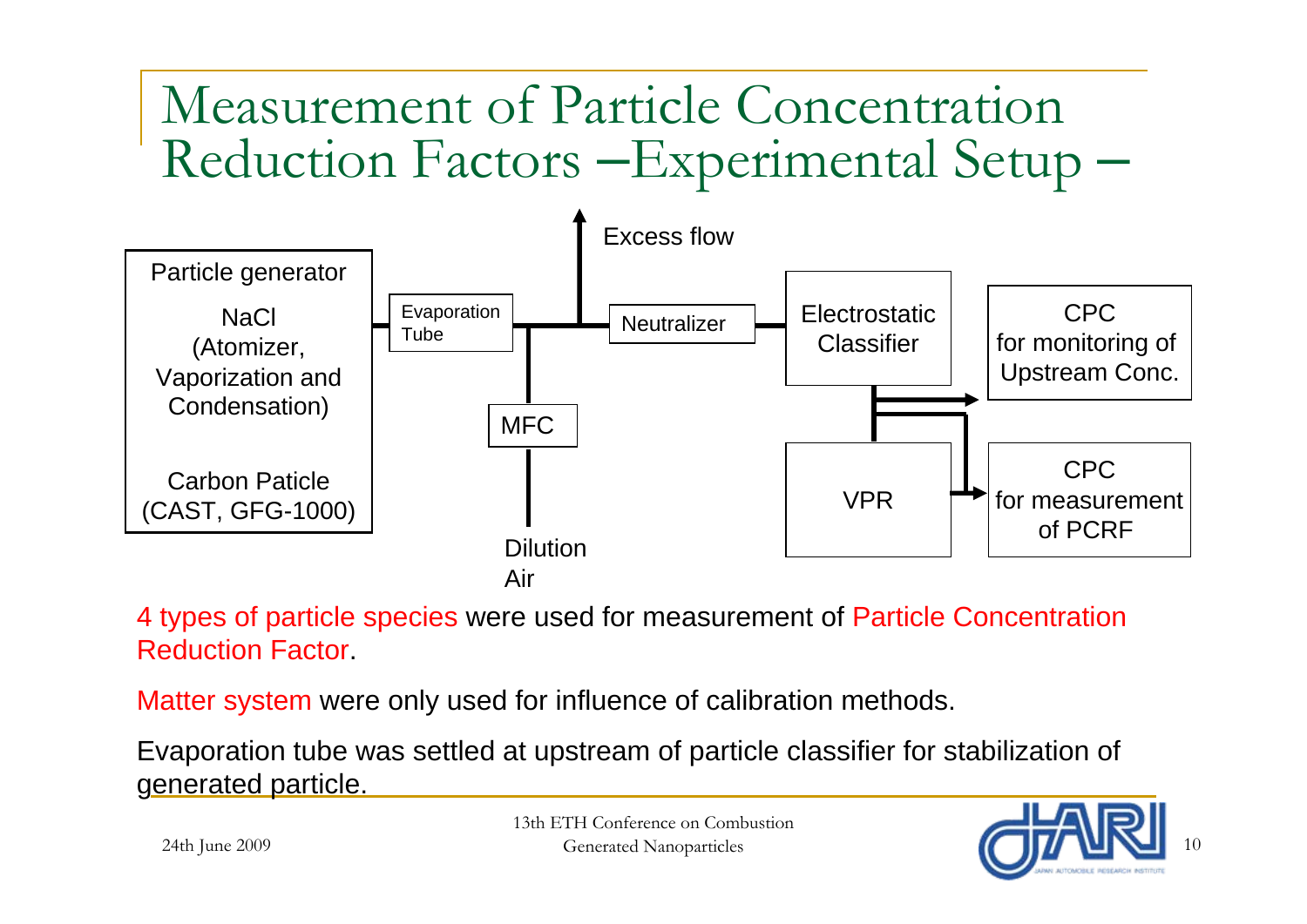# Influence of Thermal Treatment of Generated Particle for Calibration

Soot particle generated by CAST<br>
vaporization and condensation method<br>
vaporization and condensation method



PCRF measurements were influenced by thermal treatment.

These result shows vaporization or decomposition of particle were occurred at ET.

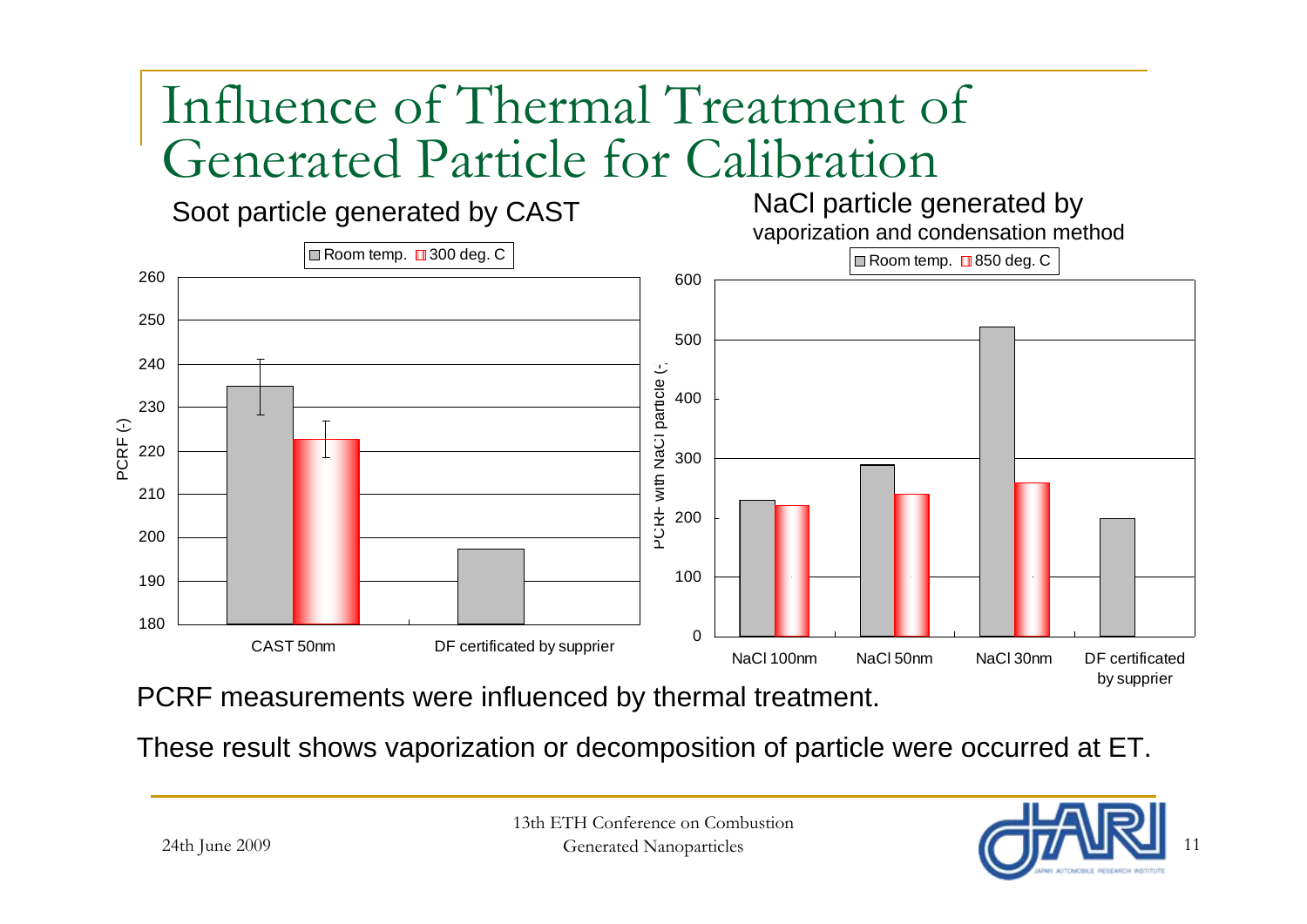## Influence of particle concentration at upstream of the VPR

Soot particle generated by CAST



PCRF measurements were influenced by inlet conc. of VPR with one CPC calibration.

PCRF were not influenced by inlet conc. With two CPC calibration method.

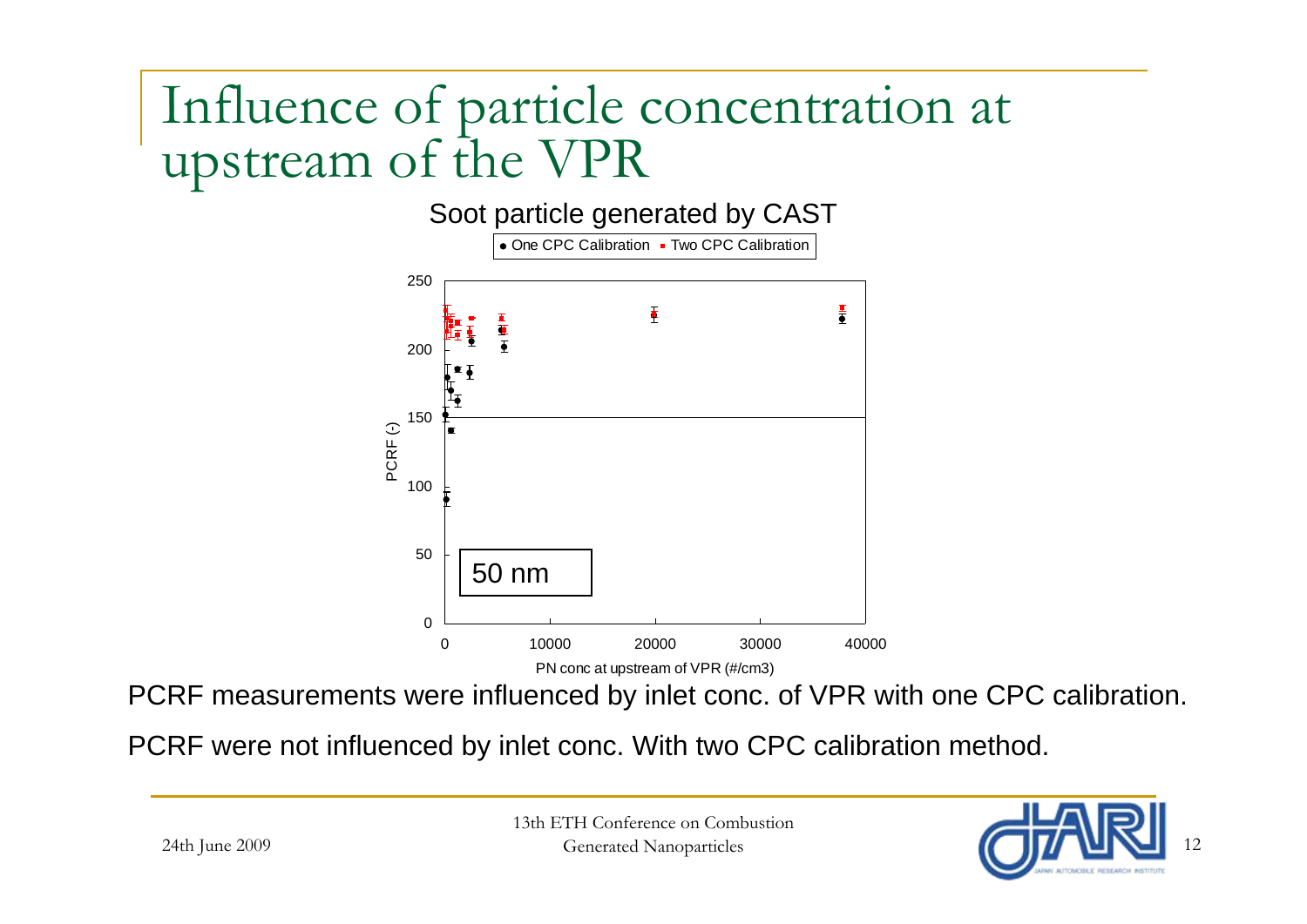

DF certificated by supprier (-)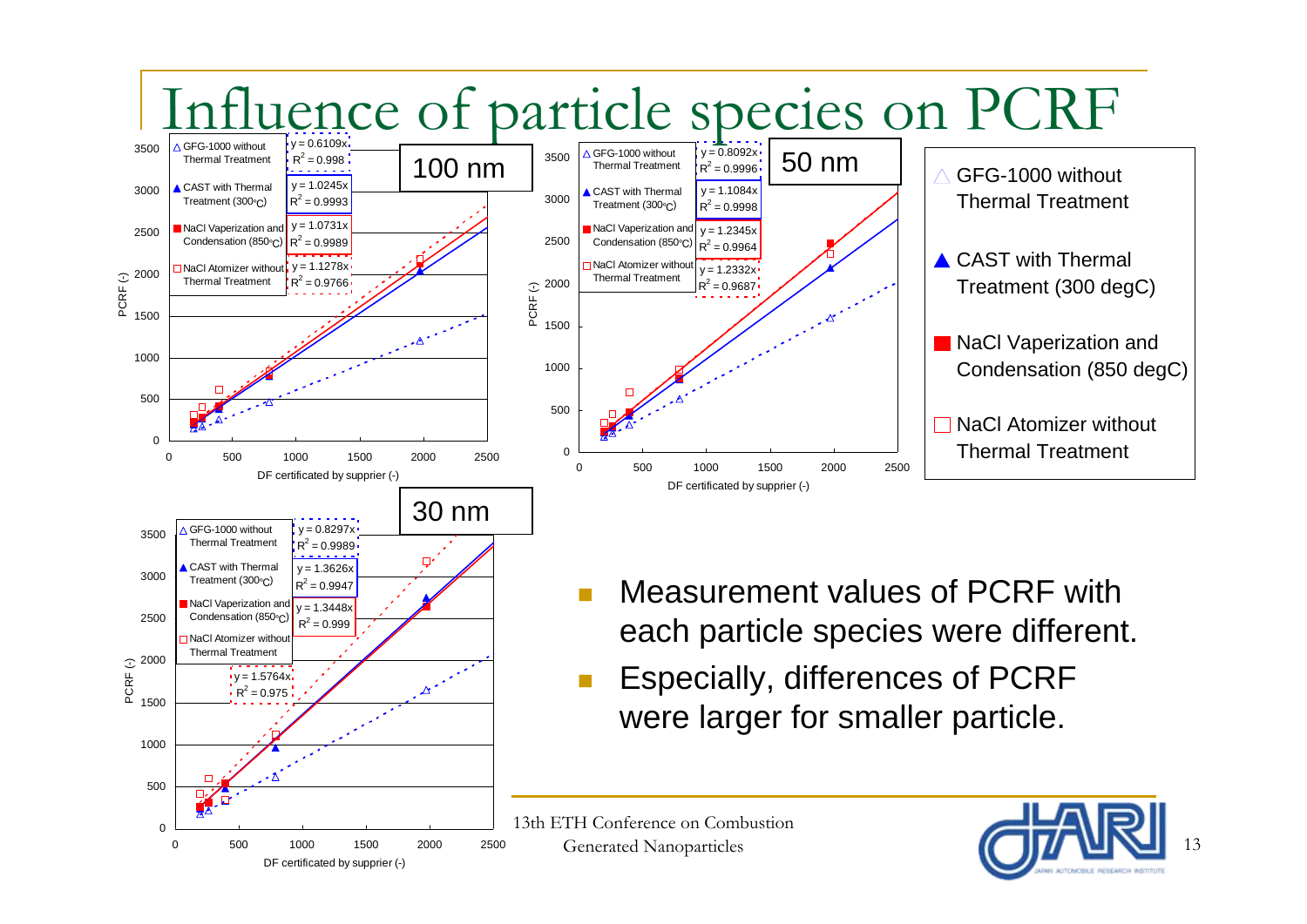# Influence of particle species on PCRF



- m. Measurement of PCRF were influenced by particle species and generation methods.
- L, PCRF could be the twice or more different depending on particle species and generation methods.
- П Therefore, it is important that calibration method and procedure should be unified and strict more.

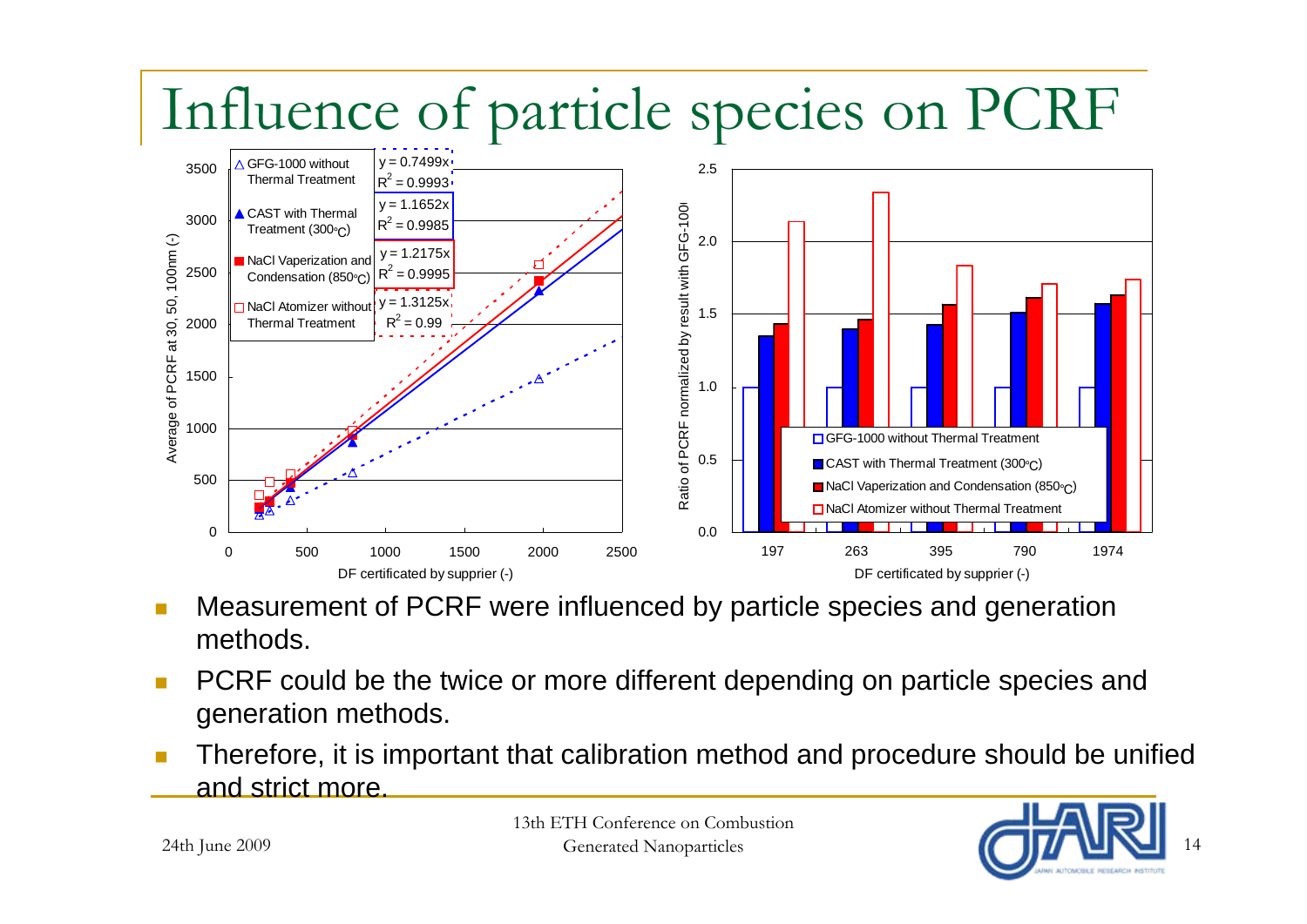Summary of Particle Concentration Reduction Factor measurement

- **Thermal treatment is necessary to measure** accurate PCRF.
- Simultaneous measurement at upstream and downstream of VPR is essential to reduce effect of changing of particle concentration.
- Values of PCRF had a possibility the twice or more different by the difference of particle species, and generation method.

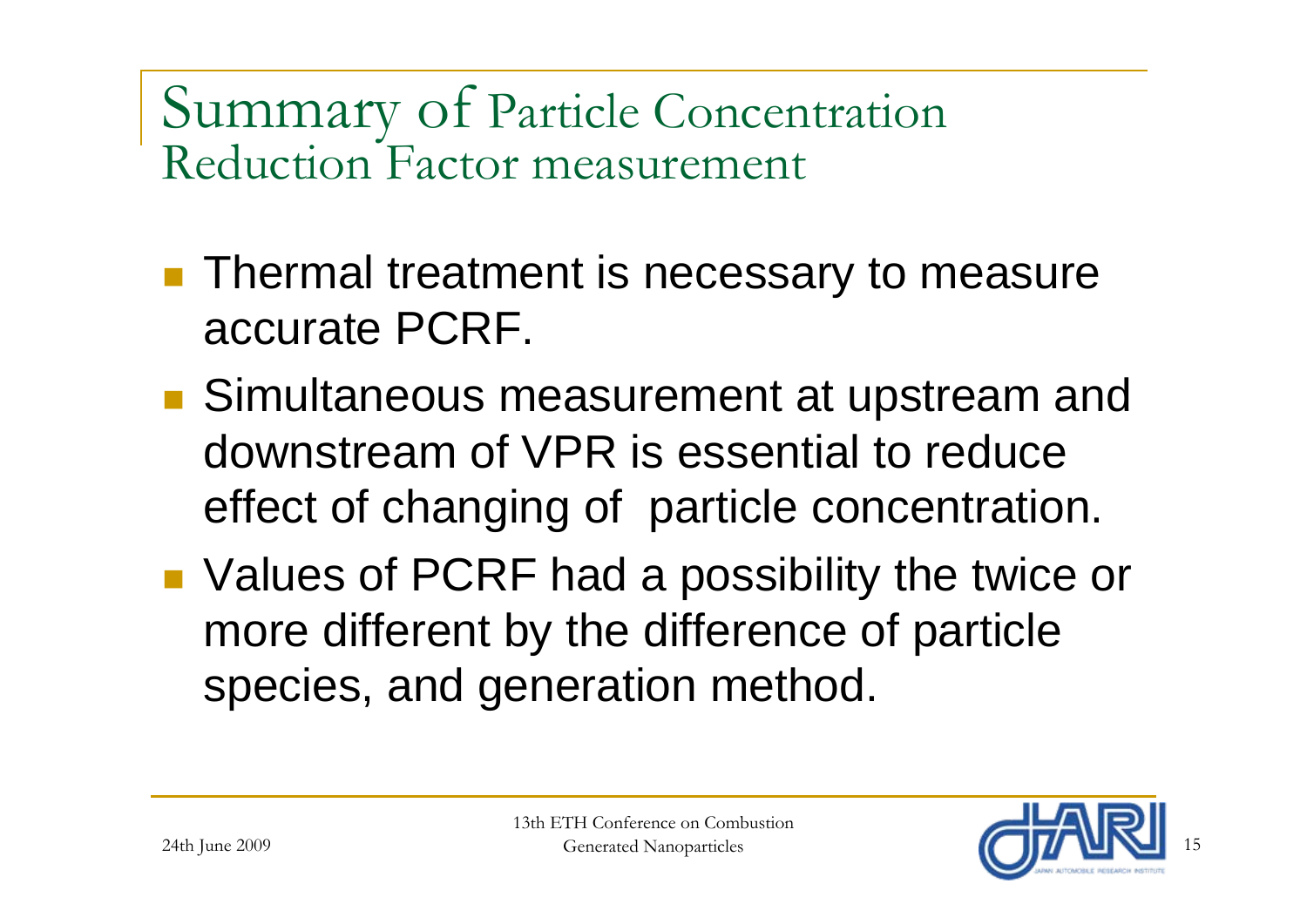# Conclusion

- **Neasurement result of PN emission was** different by each PNCS.
- **These difference of results should be caused** from results of measurement of PCRF.
- **PCRF** measurement is influenced from particle species, generation method, thermal treatment, and so on.
- **Therefore, calibration methods and** procedures should be unified and strict more for a good accuracy of measurement.

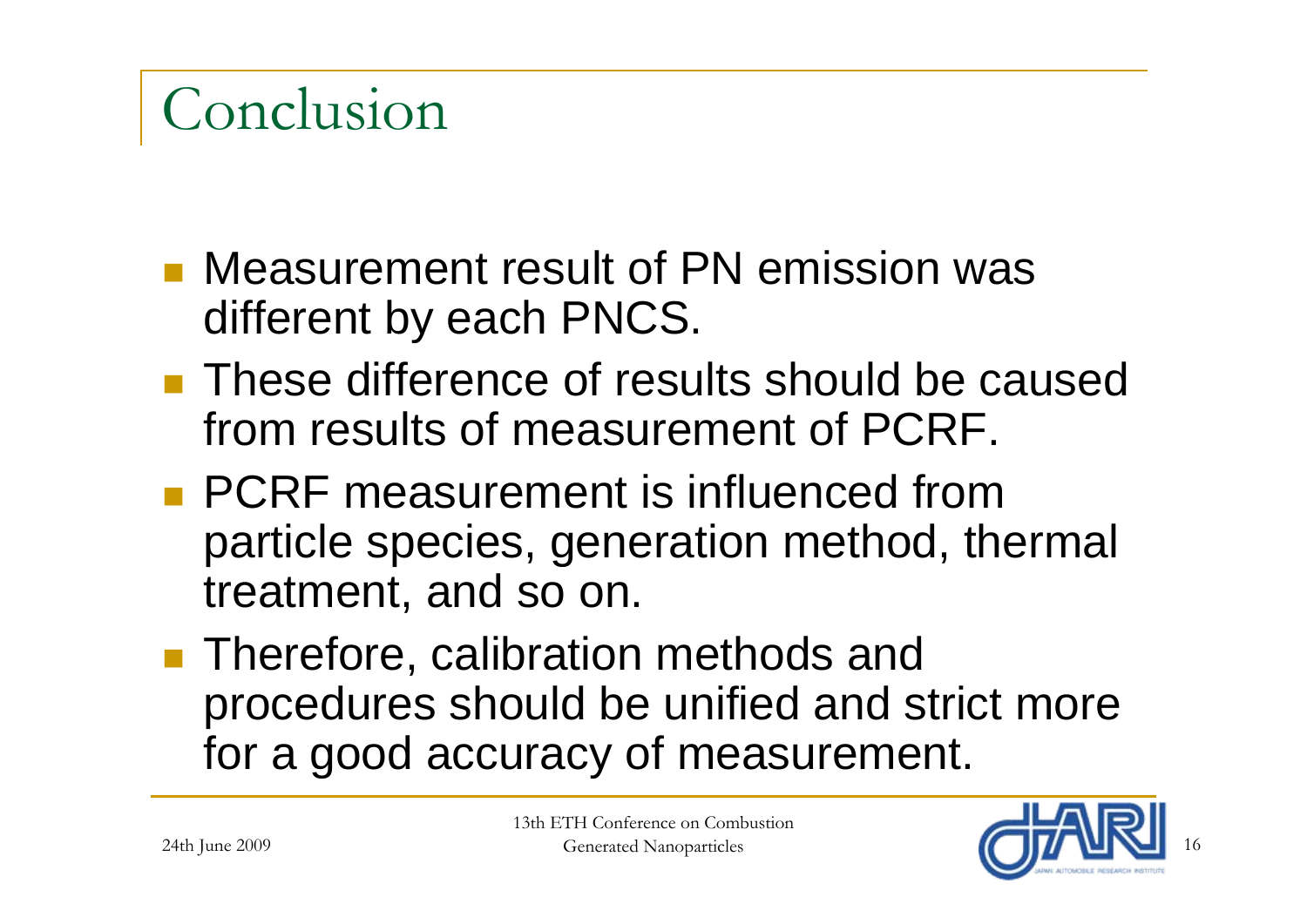# Thank you for your kind attention.